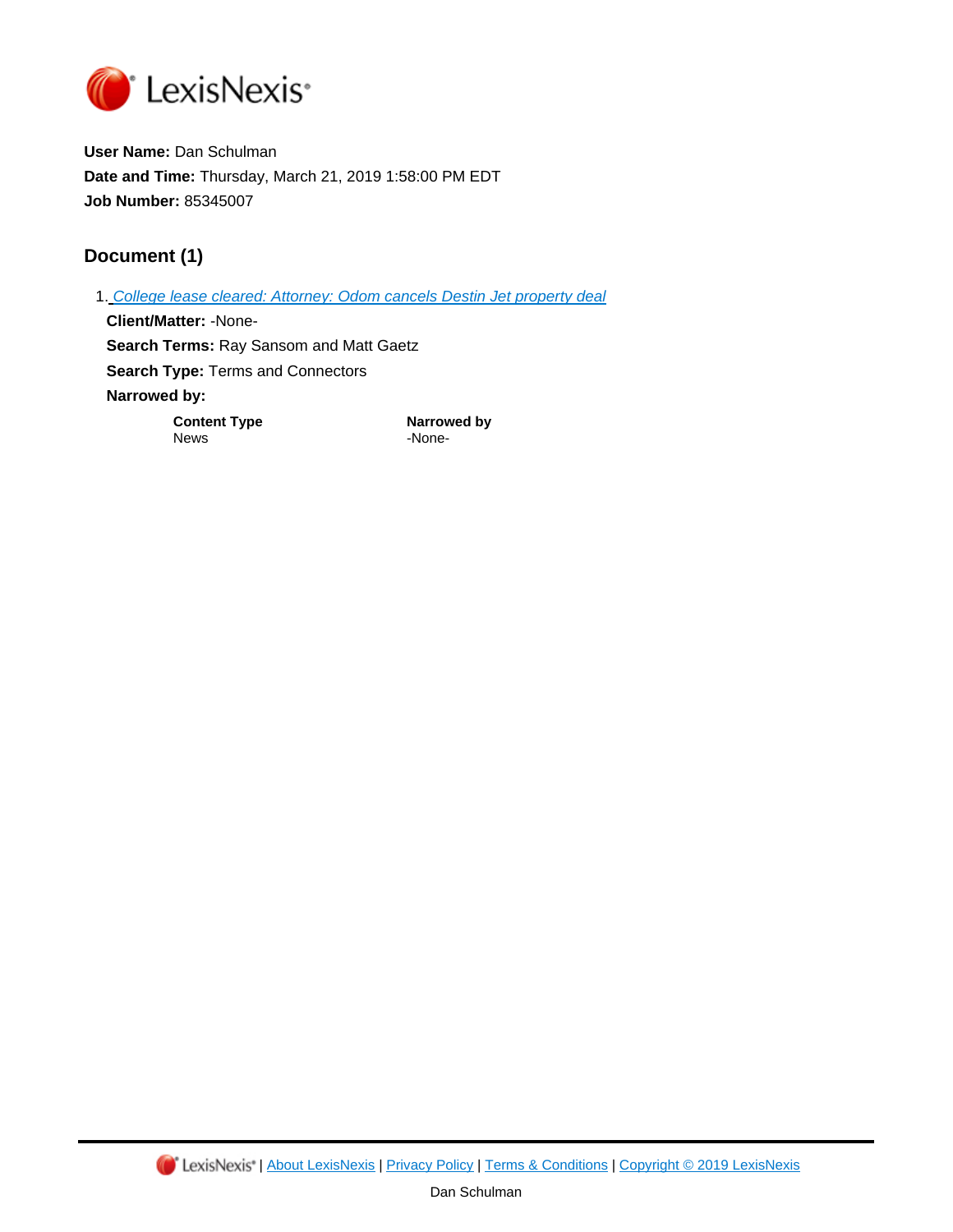# **[College lease cleared: Attorney: Odom cancels Destin Jet property deal](https://advance.lexis.com/api/document?collection=news&id=urn:contentItem:7VVC-MTC0-Y9J0-Y4VG-00000-00&context=)**

Northwest Florida Daily News (Fort Walton Beach, Florida) June 3, 2009 Wednesday

Copyright 2009 Northwest Florida Daily News

Distributed by McClatchy-Tribune Business News

**Section:** STATE AND REGIONAL NEWS

**Length:** 544 words

**Byline:** Tom Mclaughlin, Northwest Florida Daily News, Fort Walton Beach

### **Body**

Jun. 3--NICEVILLE -- A state-funded college building/emergency operations center planned for Jay Odom's Destin Jet property at Destin Airport appears dead.

Odom has signed documents clearing the way for Northwest Florida State College to get out of its lease, according to attorney **Matt Gaetz**, who represented Odom in executing the contract.

"Mr. Odom has executed the cancellation and the paperwork is in the possession of the county," Gaetz said Tuesday afternoon.

Okaloosa County Administrator Jim Curry said the county, which leases the Destin Jet land to Odom, could void the lease only after it receives notification that the college and Odom had cut their ties. Odom's agreement with the college was a sublease.

When that information is received, Curry said the county "will consider it terminated" and do whatever it takes, either through board action or executively, to let the college out of its sublease agreement.

The lease and its cancellation were discussed briefly Tuesday morning at the college's board of trustees meeting.

College attorney Joe Lorenz reported he had mailed requests to Odom and the county asking that the school be allowed to cancel its lease at the airport. He told the trustees he hadn't received a response from Odom or the county.

The trustees also voted Tuesday to hire Tallahasseebased attorney Mike Mattimore to represent the college at a mediation hearing with former President Bob Richburg.

Richburg was fired April 28 after a Leon County grand jury indicted him April 17 on felony charges of official misconduct and perjury.

Richburg's indictment stemmed from his role in bringing the college building to Destin Jet. The grand jury said the building, to be built with public funds, actually would have been used to house Odom's aircraft.

The \$6 million to pay for the hangar was funneled to Northwest Florida State College by then-state House speaker designate **Ray Sansom**, the grand jury said.

Sansom and Odom also are facing charges.

The building was not built.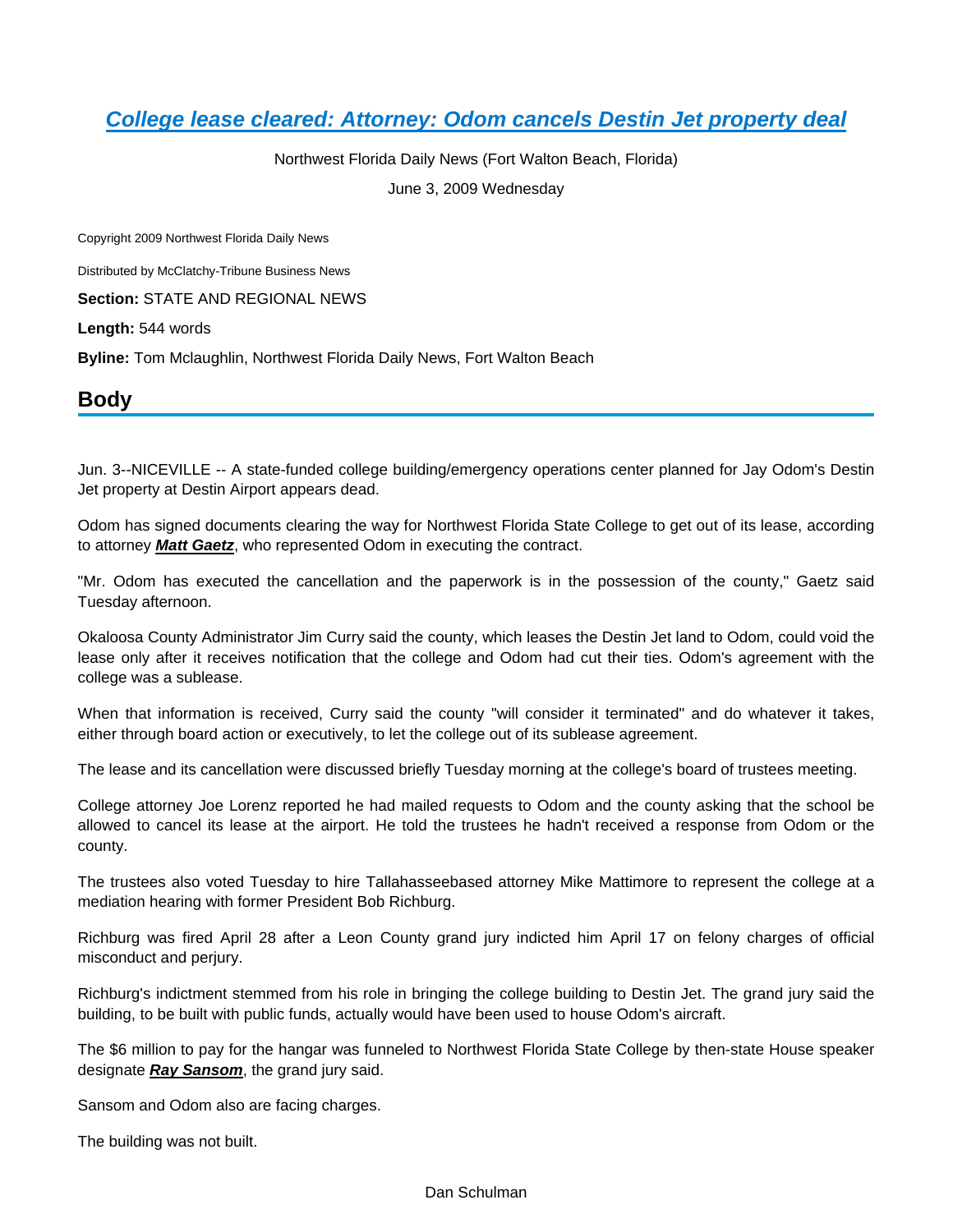Soon after his firing, Richburg notified the college's trustees that he would contest his termination in front of an administrative law judge unless he either was reinstated or received a substantial settlement package.

He accused the board, which voted 4-3 with one abstention to fire him, of acting in bad faith.

Interim college President Jill White recommended that Mattimore represent the school because he represented Broward Community College after it fired its president.

Mattimore's fees will be covered by the Florida Community College Risk Management Consortium, White told the board.

After the trustees voted to seek Mattimore's counsel, board Chairman Wesley Wilkerson said accepting mediation did not mean the school was agreeing to Richburg's demands.

"We don't have to give in to anything in mediation," he said.

To see more of the Northwest Florida Daily News or to subscribe to the newspaper, go to [http://www.nwfdailynews.com](http://www.nwfdailynews.com/). Copyright (c) 2009, Northwest Florida Daily News, Fort Walton Beach Distributed by McClatchy-Tribune Information Services. For reprints, email *[tmsreprints@permissionsgroup.com](mailto:tmsreprints@permissionsgroup.com)*, call 800-374-7985 or 847-635-6550, send a fax to 847-635-6968, or write to The Permissions Group Inc., 1247 Milwaukee Ave., Suite 303, Glenview, IL 60025, USA.

## **Classification**

**Language:** ENGLISH

**Publication-Type:** Newspaper

**Journal Code:** FO

**Acc-No:** 20090603-FO-College-lease-cleared-0603

**Subject:** AGREEMENTS (90%); COMMUNITY COLLEGES (89%); COLLEGES & UNIVERSITIES (89%); MUNICIPAL FINANCE (89%); PUBLIC SCHOOLS (89%); UNIVERSITY ADMINISTRATION (89%); DISMISSALS (88%); INDICTMENTS (86%); GRAND JURY (86%); US STATE GOVERNMENT (78%); JUDGES (77%); LAWYERS (77%); LITIGATION (77%); COUNTIES (76%); BAD FAITH (76%); FELONIES (76%); COUNTY GOVERNMENT (76%); ALTERNATIVE DISPUTE RESOLUTION (74%); INTERIM MANAGEMENT (70%); BOARDS OF DIRECTORS (68%); MISCONDUCT (66%); PERJURY (64%); CRIMINAL OFFENSES (64%); RISK MANAGEMENT (50%)

**Industry:** COMMUNITY COLLEGES (89%); COLLEGES & UNIVERSITIES (89%); PUBLIC SCHOOLS (89%); LAWYERS (77%); RISK MANAGEMENT (50%); Medical

**Person: MATT GAETZ** (79%)

**Geographic:** FLORIDA, USA (93%)